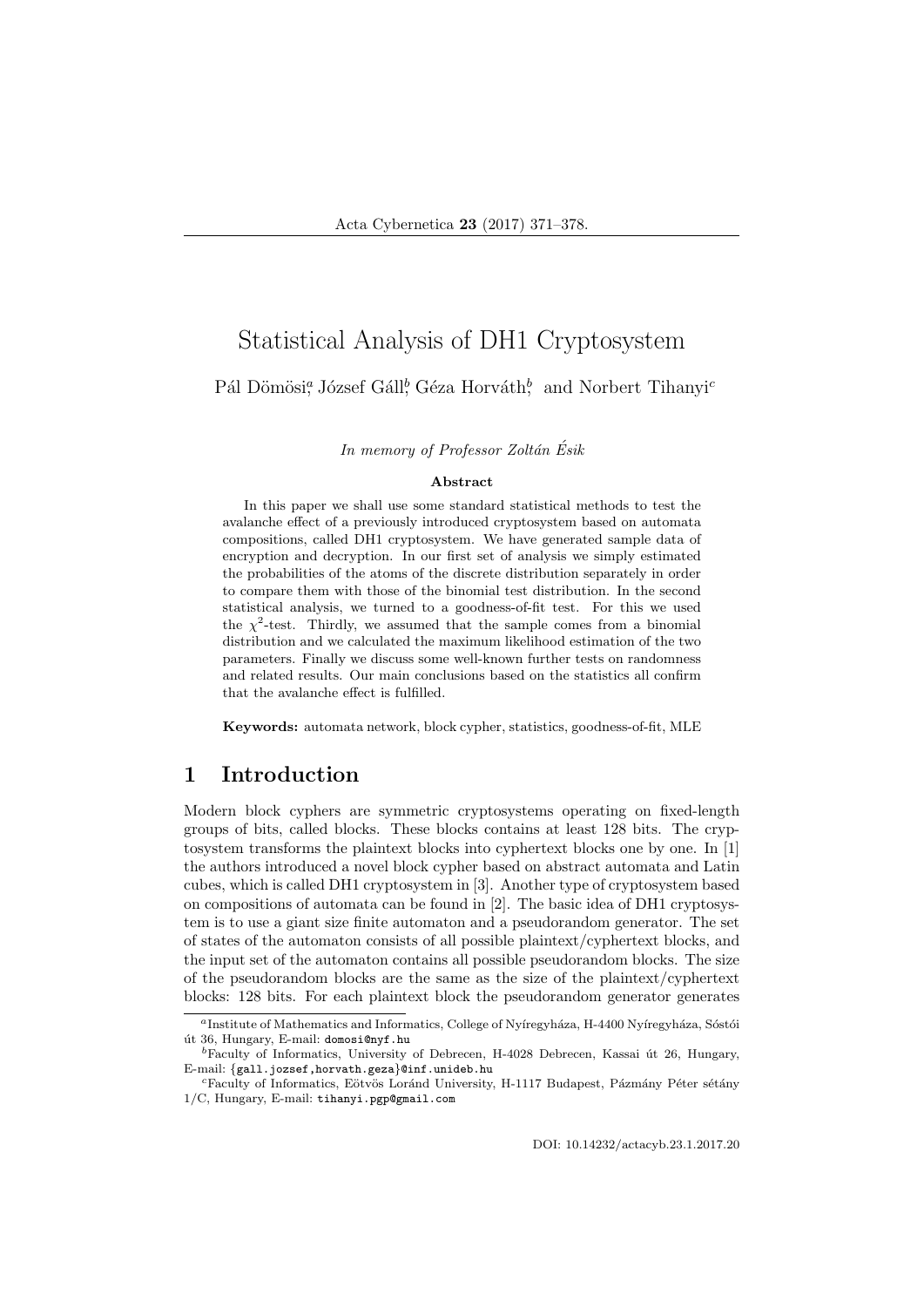the next pseudorandom block, and the automaton transforms the plaintext block into a cyphertext block by the effect of the pseudorandom block. The key is the transformation matrix of the automaton.

| $\mathcal{A} = (\{0, 1, , n-1\}, \{0, 1, , n-1\}, \delta)$ |             |             |       |               |
|------------------------------------------------------------|-------------|-------------|-------|---------------|
|                                                            |             |             |       | $n-1$         |
| $^{(1)}$                                                   | $c_{0,0}$   | $c_{0.1}$   | .     | $c_{0,n-1}$   |
|                                                            | $c_{1,0}$   | $c_{1,2}$   | .     | $c_{1,n-1}$   |
|                                                            | ٠           |             | Tarix |               |
| $n-1$                                                      | $c_{n-1,1}$ | $c_{n-1,2}$ | .     | $c_{n-1,n-1}$ |

- $n = 2^{128}$
- the states  $(c_{0,0},...,c_{n-1,n-1})$  are numbers between 0 and  $n-1$
- each row is a permutation of states (other case decryption is impossible)
- each column is a permutation of states (other case statistical attacks are possible)
- input letters are pseudorandom numbers between 0 and  $n-1$
- the key is the transition function itself  $(+)$  an initial value: the seed of the pseudorandom number generator (PRNG)).

The following example shows the encryption of a secret message which contains the following 3 blocks: 12993,999833,22212211

- plaintext blocks: 12993,999833,22212211
- suppose the (secret) pseudorandom number blocks are: 2012200, 239993,178
- ciphertext blocks:  $c_{2012200}$ ,  $12993$ ,  $c_{239993}$ ,  $999833$ ,  $c_{178}$ ,  $22212211$  $(\delta(2012200, 12993), \delta(239993, 999833), \delta(178, 22212211)).$

The problem with this idea is the following. The size of the transition matrix of the automaton is huge, namely  $2^{128} \times 2^{128} \times 16$  bytes, which is impossible to store in the memory or on a hard disk. The solution is to use an automata network. Automata network consists of smaller automata, and it is able to simulate the work of a huge automaton [4]. In [1] the authors introduced a simple automata network which consist of 16 automaton, each of them calculates only one byte of the cyphertext block. Using this simple automata network makes possible simple calculations, but the authors had to introduce an automata network which main rounds contains 4 steps, and each step contains 2 sub steps to have an appropriate avalanche effect. Avalanche effect is an important property for block cyphers, meaning one bit change in the plaintext block should effect significant change in the cyphertext block, and one bit change in the cyphertext block should effect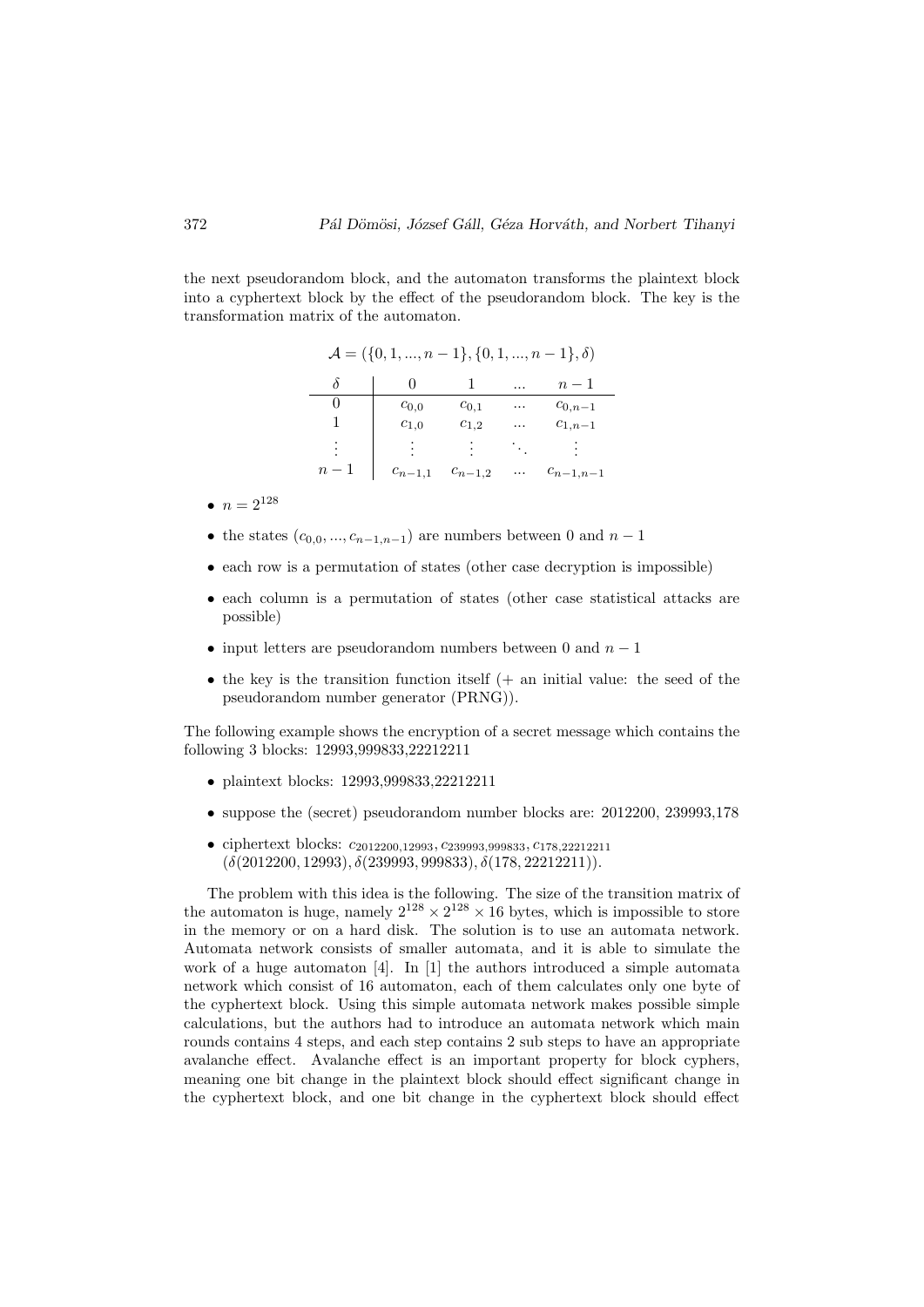significant change in the corresponding plaintext block. The experimental results shows that 2 main rounds are enough for appropriate avalanche effect, but in this paper we are going to show detailed statistical analysis based on our test data samples.

# 2 Data and methodology

To test our system, we calculated the number of the identical bytes in two 16 bytes long independent random strings. We have tested 1.000.000 pairs, and saved the result. We also compared 1.000.000 ciphertext block pairs, where the corresponding plaintext blocks had just 1 bit difference. Finally we compared 1.000.000 plaintext block pairs, where the corresponding ciphertext blocks had just 1 bit difference.

| identical bytes | EN1R   | DE1R   | EN2R   | DE2R             |
|-----------------|--------|--------|--------|------------------|
| $\Omega$        | 915924 | 916422 | 938843 | 939081           |
|                 | 43064  | 42710  | 59403  | 59145            |
| 2               | 22670  | 22397  | 1717   | 1746             |
| 3               | 880    | 921    | 37     | 28               |
| 4               | 11050  | 11064  | 0      | 0                |
| 5               | 410    | 396    | 0      | 0                |
| 6               | 179    | 225    | 0      | 0                |
| 7               | 11     | 4      | O      | 0                |
| 8               | 5574   | 5594   | O      | $\left( \right)$ |
| 9               | 125    | 136    | O      | $\left( \right)$ |
| 10              | 72     | 89     | 0      | 0                |
| 11              | 3      | 1      | 0      | 0                |
| 12              | 36     | 40     | 0      | 0                |
| 13              | 0      | 0      | 0      | 0                |
| 14              | 1      | 1      | 0      | 0                |
| 15              | O      | 0      | 0      | 0                |
| 16              |        | 0      |        | 0                |

Table 1 : Frequency table of the four samples

Basically we have generated this way 4 different samples: on the one hand we had samples obtained after encyption (encoding, denoted by EN) and decryption (decoding, denoted by DE), on the other hand after 1 round and 2 rounds (denoted by 1R and 2R) of encryption or decryption. Hence we shall refer to the 4 samples as EN1R, EN2R, DE1R, DE2R, respectively. (See Table 1, where we show the frequencies of the possible values  $-i.e.$  the number of identical bytes– of the distributions for all samples.)

Based on the generated samples we considered three different statistical questions to analyse the distribution of the number of different blocks in the pairs. But the main aim behind all questions, of course, was to check wether the avalanche effect can be confirmed in our case. Clearly, in an ideal situation  $-$  i.e. where we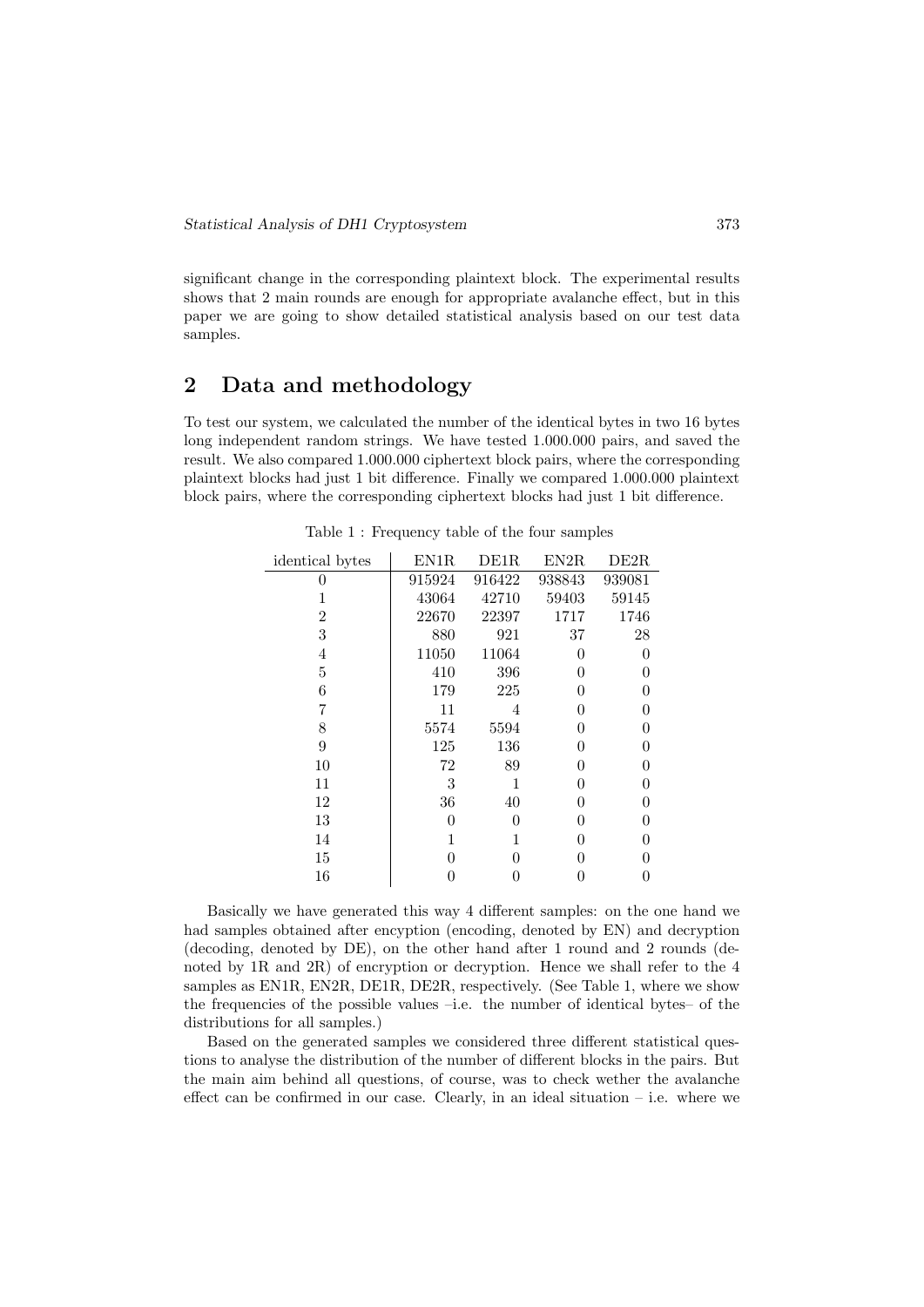have an appropriate avalanche effect – one should get a binomial distribution with parameters  $n = 16$  and  $p = 1 - 1/256$  for the generated data, since in that case one can get no additional information from the data about the coding method. Therefore in what follows we shall call the binomial distribution with the above parameters simply the 'reference distribution'. With different ways we analyze whether our data show significant difference from the reference distribution or not.

For what follows we shall denote the probabilities of the test (reference) distribution by  $p_i^{(0)}$ , for  $i = 0, 1, ..., 16$ , whereas the probabilities of the real (true) distribution will be denoted by  $p_i^*$ , for  $i = 0, 1, ..., 16$ .

In our first set of analysis we simply estimated the probabilities of the 16 atoms of the discrete distribution separately. We calculated the point estimate of the probabilities, furtherore, considering the interval estimate of the probabilities we used confidence level  $\alpha = 0.999$ , i.e. 99.9% and calculated the maximum value of the margin of errors, which has the form

$$
\Delta = \frac{1}{2} z_{1-\frac{\alpha}{2}} \sqrt{\frac{1}{n}},
$$

where  $z_{1-\frac{\alpha}{2}}$  is a quantile of the standard normal distribution of order  $1-\frac{\alpha}{2}$  and n is the sample size. It is well known that the margin of error takes its maximum for probability 1/2. Since we have a large sample size we decided to fix the confidence level at a very high value, so that small differences are indicated. This way one can see the difference between the probabilities obtained from the reference binomial distribution and the estimated probabilities from the sample.

In the second statistical analysis, we turned to a goodness-of-fit test. For this we used the  $\chi^2$ -test of goodness of fit with the well-known test statistics

$$
\chi^2 = \sum_{i=1}^k \frac{(f_i - f_i^*)^2}{f_i^*},
$$

where  $f_i$  and  $f_i^*$  are the observed and the expected frequencies (the latter one being based on the test distribution) for category (probability)  $i, i = 1, \ldots, k$ , respectively. The aim is of course to check if the null hypothesis can be confirmed according to what the theoretical distribution of the population what the data is coming from coinsides the reference binomial distribution, which is our test distribution.

In our third analysis, we assumed that the sample comes from a binomial distribution (based on the results obtained to the previous questions) and we calculated simply the maximum likelihood estimation of the two parameters of the distribution and compared them to those of the reference distribution.

### 3 Statistical results

Before turning to the analysis it is worth to mention that one should check the basic properties of the sample. In other words, since we will use some standard statistical methods which are all based on independent and identically distributed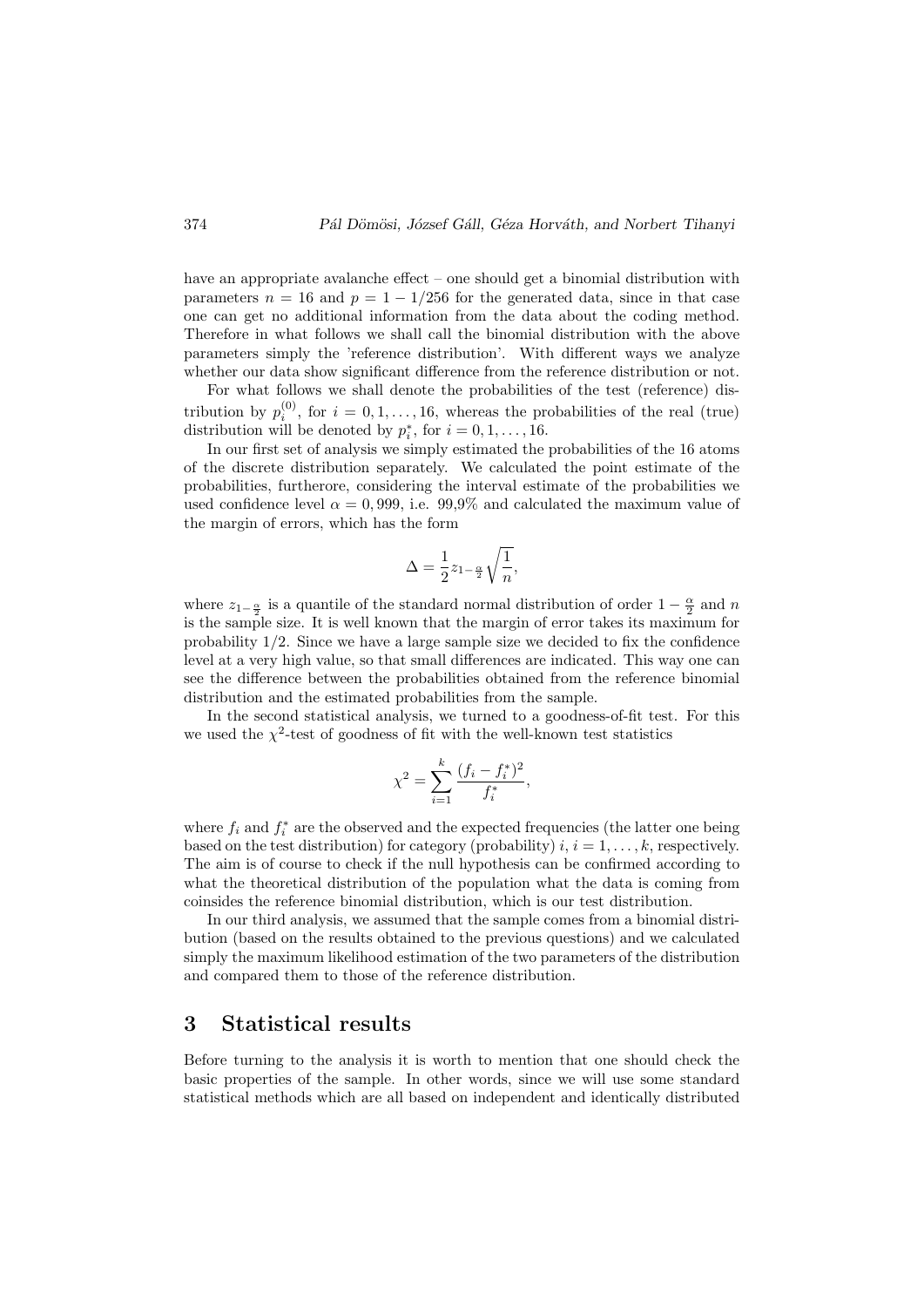sample (i.i.d. sample) one should verify these properties. Which concerns our case, either after one round or two rounds and either in case of encryption or decryption one can clearly see that the generation method of the data assures us that on the one hand the data element show no independence on the other hand their (theoretical) distribution is the same.

Table 2 : Difference of the point estimates and the theoretical values (i.e.  $\hat{p}_i - p_i^{(0)}, i = 0, 1, \dots, 16$ 

|                | EN1R.               | DE1R.           | EN2R                | DE2R.                |
|----------------|---------------------|-----------------|---------------------|----------------------|
| $\theta$       | $-2.337318e-02$     | $-2.287610e-02$ | $-4.551571e-04$     | $-2.170959e-04$      |
| 1              | $-1.587231e-02$     | -1.622635e-02   | 4.667083e-04        | 2.086489e-04         |
| $\overline{2}$ | 2.093660e-02        | 2.066358e-02    | $-1.642037e-05$     | 1.257791e-05         |
| 3              | 8.482781e-04        | 8.892772e-04    | 5.277280e-06        | $-3.722757$ e $-06$  |
| 4              | 1.104961e-02        | 1.106360e-02    | $-4.043097e-07$     | -4.043097e-07        |
| 5              | 4.099966e-04        | 3.959962e-04    | $-3.805267e-0.9$    | $-3.805267$ e $-0.9$ |
| 6              | 1.790002e-04        | 2.250000e-04    | $-2.735813$ e $-11$ | $-2.735813$ e $-11$  |
| 7              | 1.100001e-05        | 4.000000e-06    | -1.532668e-13       | -1.532668e-13        |
| 8              | 5.574006e-03        | 5.594000e-03    | $-6.761772e-16$     | $-6.761772e-16$      |
| 9              | 1.250001e-04        | 1.360000e-04    | $-2.357045e-18$     | $-2.357045e-18$      |
| 10             | 7.200007e-05        | 8.900000e-05    | $-6.470319e-21$     | $-6.470319e-21$      |
| 11             | 3.000003e-06        | 1.000000e-06    | $-1.384025$ e $-23$ | $-1.384025$ e $-23$  |
| 12             | 3.600004e-05        | 4.000000e-05    | $-2.261480e-26$     | $-2.261480e-26$      |
| 13             | $-2.728784e-29$     | -2.728784e-29   | $-2.728784e-29$     | -2.728784e-29        |
| 14             | 1.000001e-06        | 1.000000e-06    | $-2.293096$ e $-32$ | $-2.293096$ e $-32$  |
| 15             | $-1.199004$ e $-35$ | -1.199004e-35   | $-1.199004$ e $-35$ | -1.199004e-35        |
| 16             | -2.938736e-39       | -2.938736e-39   | $-2.938736$ e $-39$ | -2.938736e-39        |

Which concerns the point estimations for the four samples, Table 2 contains the results, namely: we show the difference of the point estimates and the theoretical values (obtained from the test distribution). In other words we show  $\hat{p}_i - p_i^{(0)}$ for all  $i = 0, 1, ..., 16$ , where  $\hat{p}_i$  is clearly the point estimate (namely the relative frequency) of  $p_i^*$ . One can compare it with the maximum value of the margin of error  $\Delta$  descibed in the previous section. With  $\alpha = 0,999$  we obtain  $\Delta = 0,001545116$ . We can see from the table that after 1 round some of the estimates have a relatively large difference from the theoretical value, namely larger than  $10^{-2}$  and hence larger than  $\Delta$  both in case of encryption or decryption. However, after 2 rounds the results are much better since the largest difference at issue is still clearly under 10<sup>−</sup><sup>3</sup> . Thus we can conclude that after two rounds the generated data do not show difference from the theoretical test distribution, with 99,9% of confidence one could not differentiate between the test probabilities and the obtained empirical probabilities. Thus after four rounds the cryptosystem in this way show to fulfill the appropriate avalanche effect.

The results obtained from the  $\chi^2$ -test can be seen in Table 3. Note that due to the large sample size we had the following concern. One cannot generally hope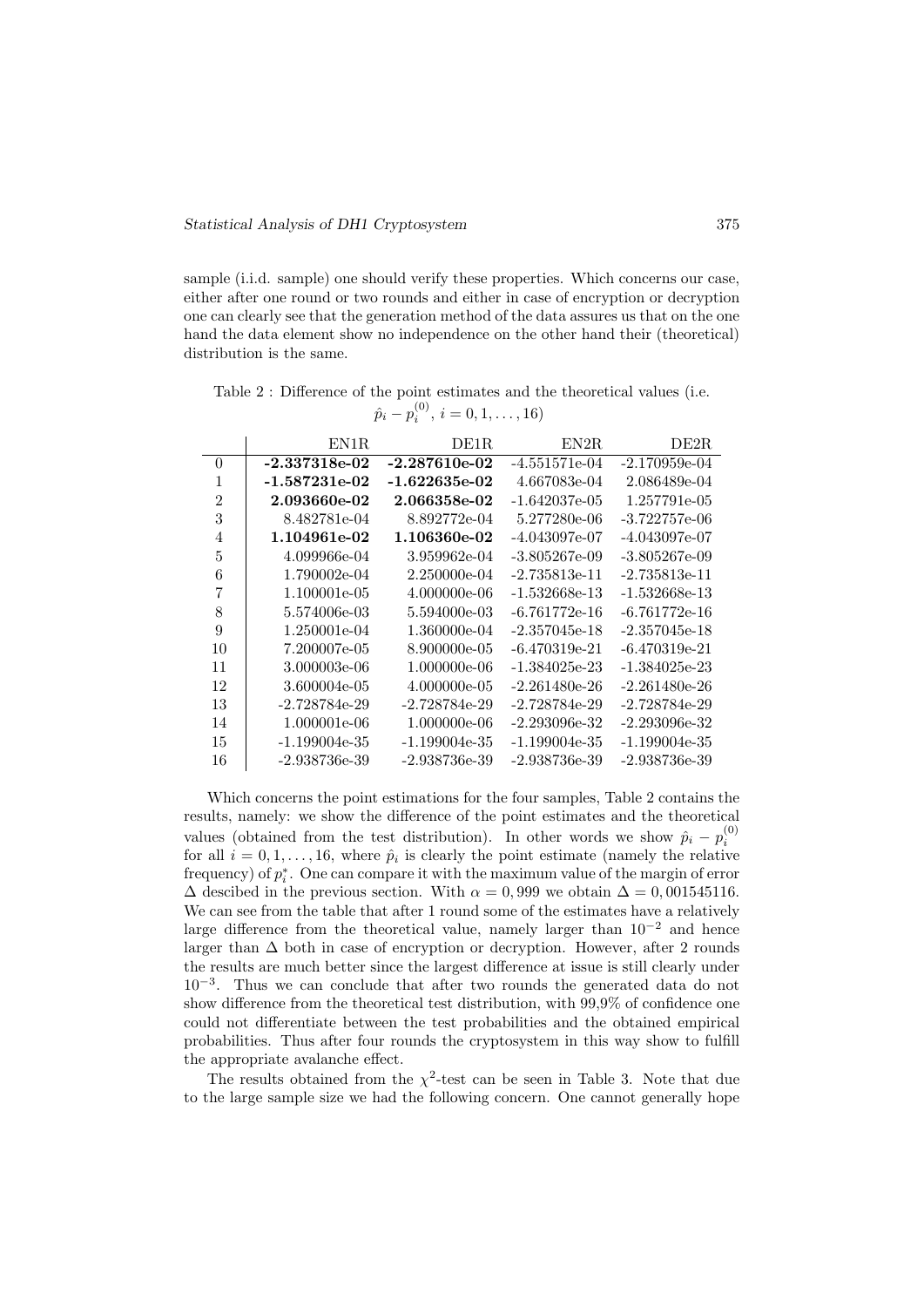a clear confirmation of the null hypothesis, since very small differences of the distributions may lead to the rejection of the null hypothesis in such a case. (That is why sometimes the P-values are used only as an indicator: choosing different test distributions the one giving the largest P-value is accepted even if it does not show perfect fit by the test.) However, the results gave a clear picture, namely they lead to the same conclusions as in the previous analysis: after 2 rounds with both samples we cannot reject the null hypothesis that the data comes from the reference distribution. This again confirm that the cryptosystem seems to fulfill the avalanche effect.

Table 3: Results obtained from the  $\chi^2$ -test

|            | EN1R.                 | DE1R.                 | EN2R.        | DE2R.        |
|------------|-----------------------|-----------------------|--------------|--------------|
| test stat. | $4.366657e+19$        | $4.367992e+19$        | 5.357948e-06 | 1.725129e-06 |
| P-values   | $\approx 0$ (<10e-10) | $\approx$ 0 (<10e-10) | $\approx$ 1  | $\approx$ 1  |
| conclusion | $\mathbf{H}_1$        | H۱                    | $H_0$        | $H_0$        |

Finally, Table 4 shows the results obtained by the maximum likelihood estimations of the two parameters of the binomial distribution (assuming that the data is from the family of binomial distributions). For the test distribution we have  $p = 1 - 1/256 \approx 0,9960938$  and  $N = 16$ . The results after two rounds support again the acceptence of the reference distribution as the real one, since the errors in the estimates are less than  $10^{-4}$ , which is quite satisfactory.

Table 4 : Results obtained by the maximum likelihood estimations

|   | EN1R.     | DE1R.     | EN2R      | DE2R        |
|---|-----------|-----------|-----------|-------------|
| D | 0.9569296 | 0.9566545 | 0.9960694 | - 0.9960817 |
| N | 16.52644  | 16.53131  | 15.99994  | 15.99997    |

#### 3.1 The Lempel-Ziv, Sárközy and Mauduit randomness tests

One of the criteria used to evaluate the AES candidate algorithms was their demonstrated suitability as random number generators. That is, the evaluation of their output utilizing statistical tests should not provide any means by which to distinguish them computationally from a truly random source. In order to test our cryptosystem we performed some basic randomness testing such as the Lempel-Ziv test and Sárközy and Mauduit methods. Data compression methods are very good starting point for testing pseudo randomness of a finite binary string. Applying the Lempel-Ziv test we were not able to distinguish the output of our cryptosystem from true random sources. In order to fulfill further requirements we performed the Sárközy and Mauduit methods  $[5, 6]$  so that to study the behaviour of pseudorandom sequences generated by our cryptosystem. Let  $E_N = \{e_1, e_2, \ldots, e_N\}$  $\{-1,+1\}^N$  represent a finite binary sequence. Let us define

$$
U(E_N, M, a, b) = \sum_{j=1}^{M} e_{a+jb}.
$$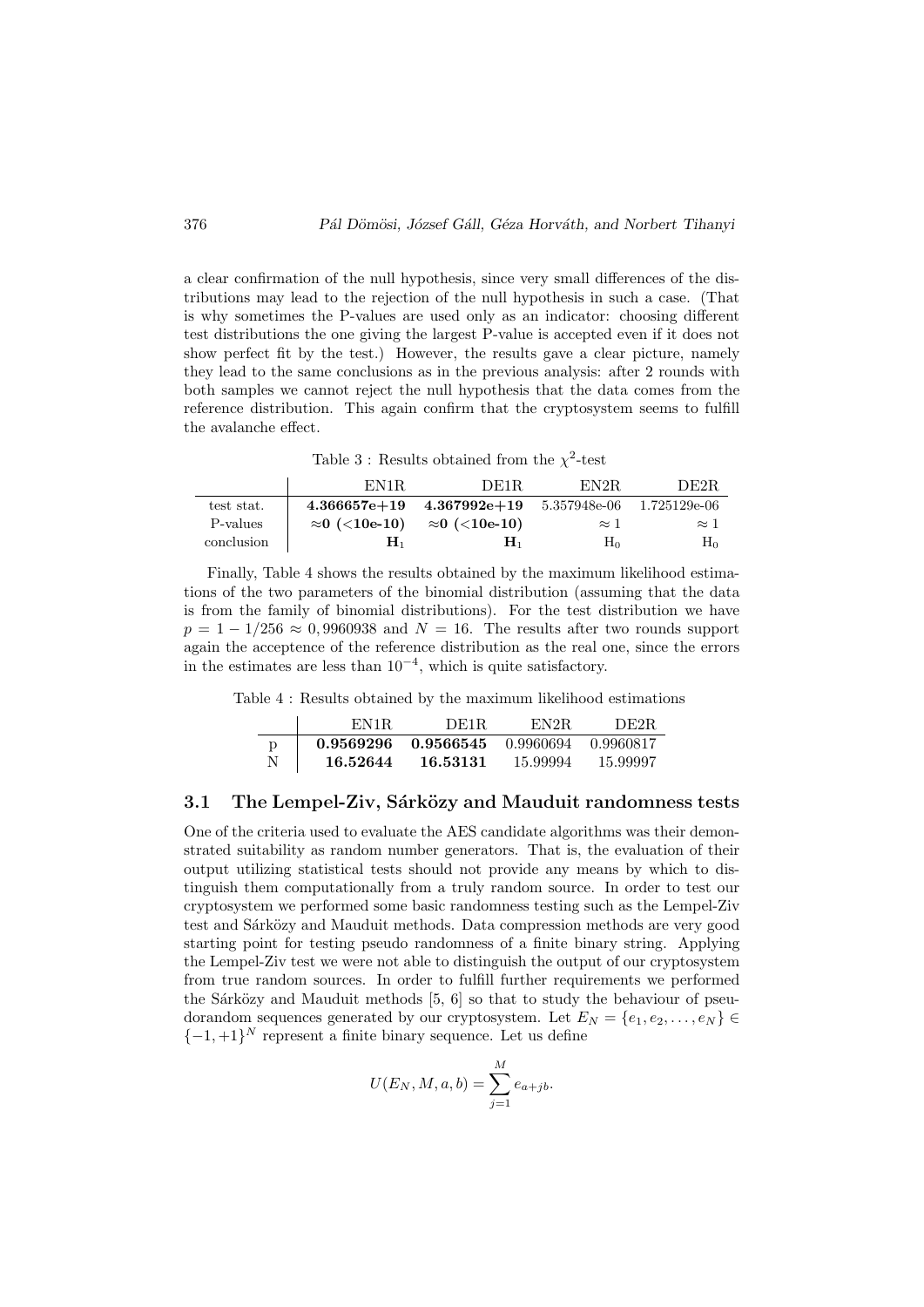#### Statistical Analysis of DH1 Cryptosystem 377

The well-distribution measure of  $E_N$  is defined by

$$
W(E_N) = \max_{a,b,t} |U(E_N, t, a, b)| = \max_{a,b,t} \left| \sum_{j=1}^t e_{a+jb} \right|
$$

where the maximum is taken over all a, b, t such that  $a \in \mathbb{Z}$ ,  $b, t \in \mathbb{N}$  and  $1 \leq a + b \leq t$  $a + tb \leq N$ . Furthermore let us define

$$
V(E_N, M, D) = \sum_{n=0}^{M-1} e_{n+d_1} e_{n+d_2} \dots e_{n+d_k}.
$$

The *correlation measure of order k* of  $E<sub>N</sub>$  is defined by

$$
C_k(E_N) = \max_{M,D} |V(E_N, M, D)| = \max_{M,D} \left| \sum_{n=0}^{M-1} e_{n+d_1} \, e_{n+d_2} \dots e_{n+d_k} \right|
$$

where the maximum is taken over all M and  $D = (d_1, \ldots, d_k)$  such that  $0 \leq$  $d_1 \leq \cdots \leq d_k \leq N - M$ . The goodness of a PRNG is determined by the order of  $W(E_N)$  and  $C_k(E_N)$ . Our first results on the issue showed that we were not able to distinguish the output of our cryptosystem from true random sources by analyzing the deviation of  $W(E_N)$  and  $C_k(E_N)$ .

There are many different statistical methods for testing the pseudorandomness of a binary string. For instance, The National Institute of Standards and Technology (NIST) published a statistical package consisting of 15 statistical tests that were developed to test the randomness of arbitrarily long binary sequences produced by either hardware or software based cryptographic random or pseudorandom number generators. Our latest (positive) test results confirm that it is meaningful and hopeful to run further tests on the cryptosystem in this direction. Note that according to the first few test results the DH1 cryptosystem successfully passed the criteria of NIST test so we would like to continue our research in this direction.

# 4 Conclusions

The results from the statistical estimations and tests show that the distributions of the 3 samples are the same with the same parameters, their distribution coincides with the theoretical binomial distribution, which means that the cryptosystem has an appropriate (efficient, statistically significant) avalanche effect. The first few statistical test results suggest that the output of the cryptosystem can not be distinguished from true random sources by statistical tests.

### References

[1] P. Dömösi, G. Horváth: A novel cryptosystem based on abstract automata and Latin cubes, Studia Scientiarum Mathematicarum Hungarica, 52(2)(2015):221–232.